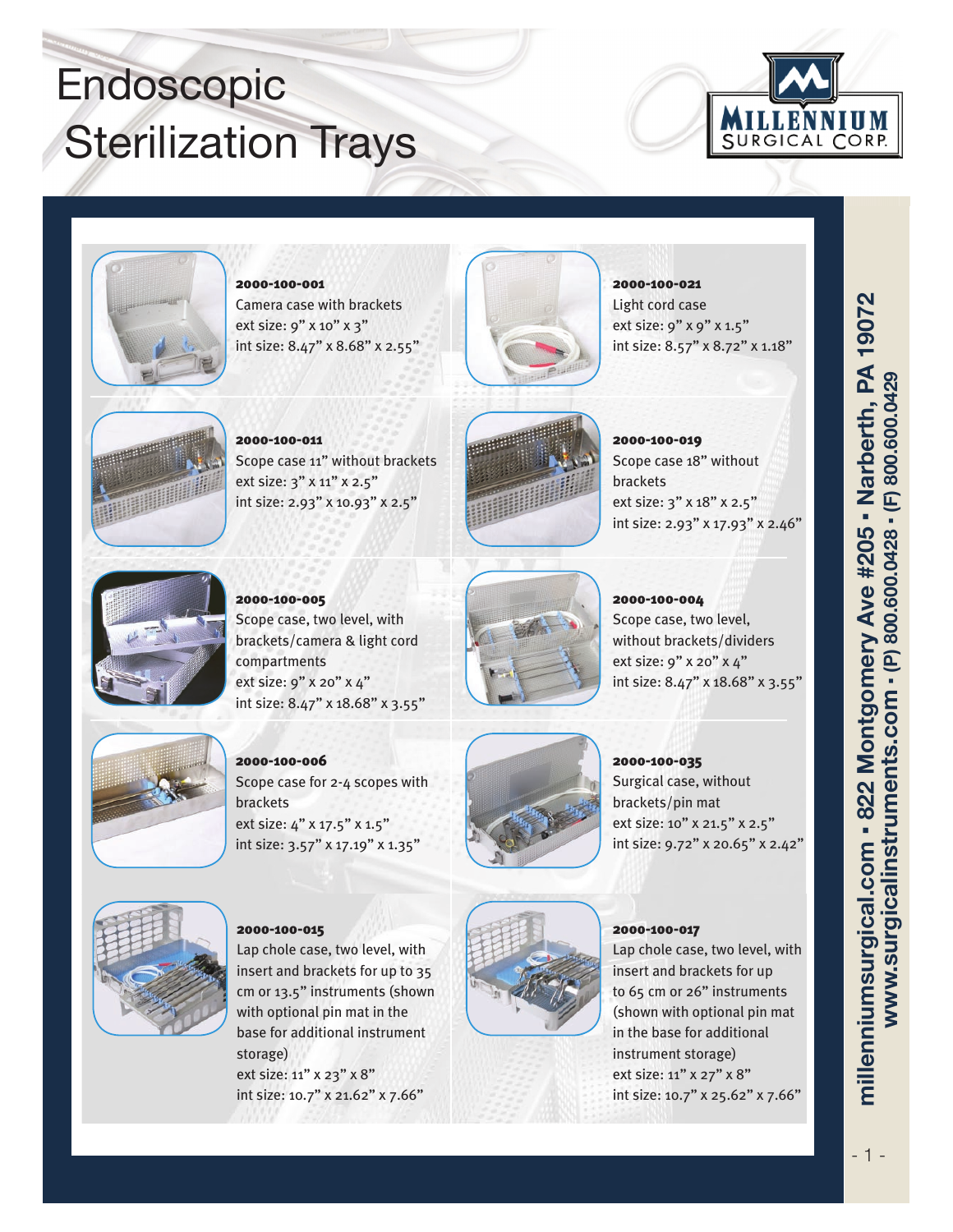## Lap Chole **Sterilization Trays**





### 2000-100-026

Lap chole 14 instrument insert, 8" A-type container (fits in a 10" x 20" x 6" container) ext size: 9.5" x 20" x 5.5"



### 2000-100-018

Lap chole 14 instrument insert special assembly (fits in a 10" x 20" x 6" container) ext size: 9.5 " x 20" x 5.5"



### 2000-100-015

Lap chole case, two level, with insert and brackets for up to 35 cm or 13.5" instruments (shown with optional pin mat in the base for additional instrument storage) ext size: 11" x 23" x 8" int size: 10.70" x 21.62" x 7.66"



### 2000-100-017

Lap chole case, two level, with insert and brackets for up to 65 cm or 26" instruments (shown with optional pin mat in the base for additional instrument storage) ext size: 11" x 27" x 8" int size: 10.7" x 25.62" x 7.66"



2000-100-079 Lap chole 14 instrument insert (fits in a 10" x 20" x 6" container) ext size: 9.9" x 19.5" x 4.9"

millenniumsurgical.com - 822 Montgomery Ave #205 - Narberth, PA 19072 www.surgicalinstruments.com - (P) 800.600.0428 - (F) 800.600.0429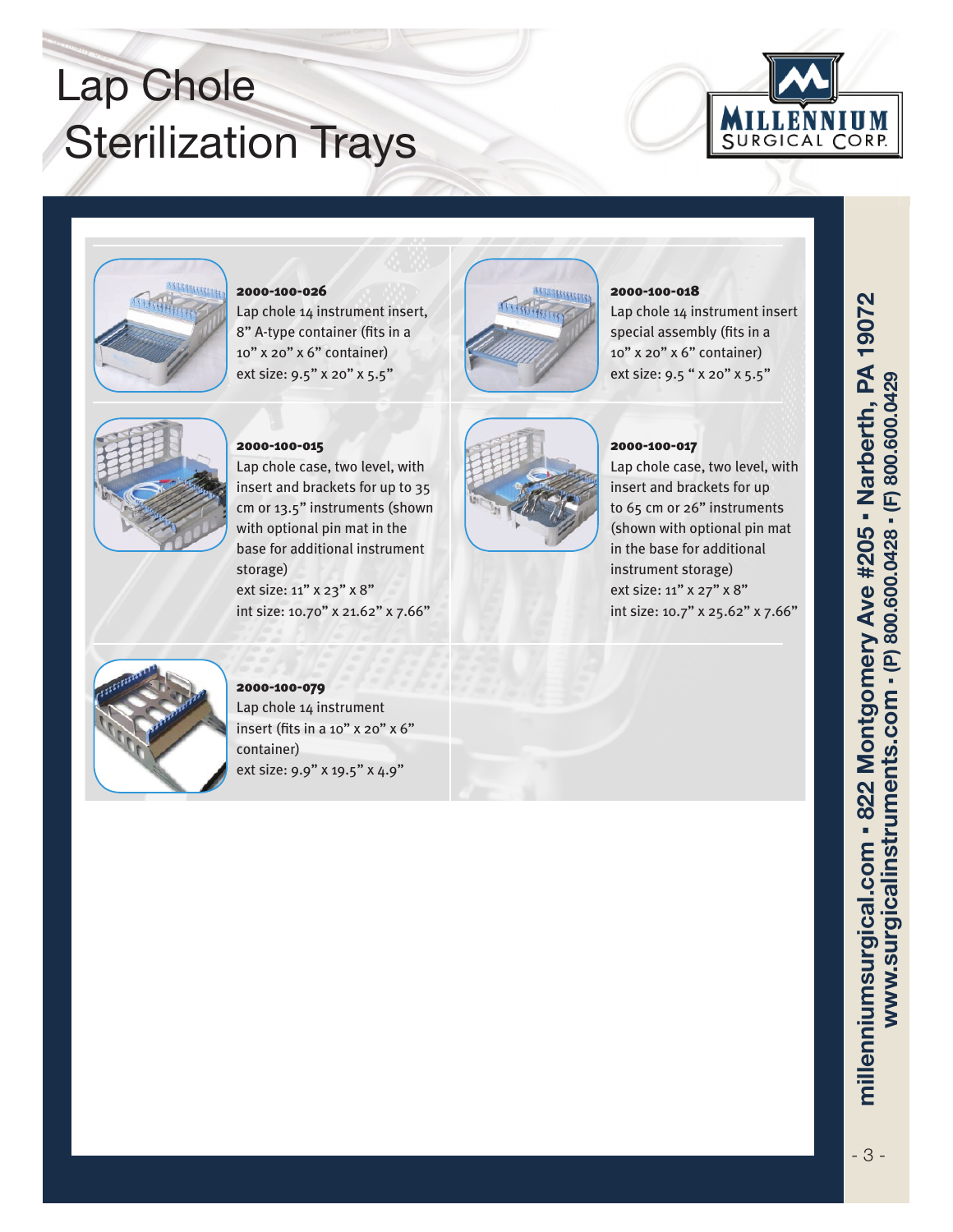# Osteotome **Sterilization Trays**





### 2000-100-027 Osteotome case for curved and straight Lambottes ext size: 9" x 11.5" x 3" int size: 8.57" x 11.12" x 2.38"

millenniumsurgical.com - 822 Montgomery Ave #205 - Narberth, PA 19072 www.surgicalinstruments.com - (P) 800.600.0428 - (F) 800.600.0429